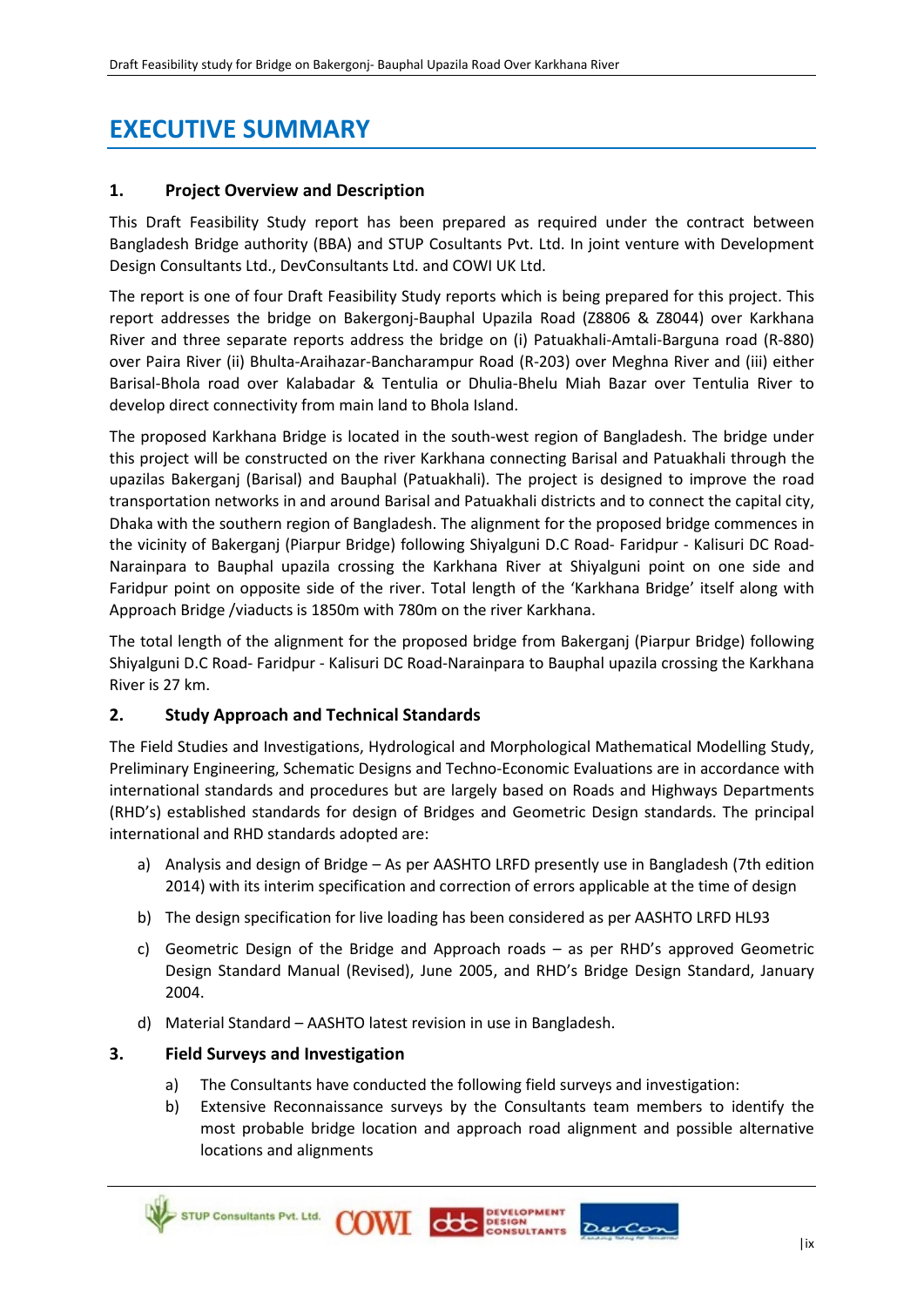- c) Morphological (satellite imagery) studies for river bank stability/shifting information for last 33 years (1985 to 2017), in the vicinity of the bridge location to identify alternative bridge location at stable bank locations with or without River Protection Work.
	- i. Hydrographic Survey of the river covering sufficient upstream and downstream of the proposed bridge alignment and navigational clearance requirement study.
	- ii. Topographic Survey of the proposed bridge locations and approach road alignments.
	- iii. Preliminary Land Acquisition and Resettlement and Environmental study at the proposed bridge location.
	- iv. Traffic Survey and Forecast Study
	- v. Preliminary Geotechnical Investigations at the proposed bridge locations.
- d) The Bridge location and Approach Road Alignment has been finalized from the above studies in the vicinity of Bakerganj (Piarpur Bridge) following Shiyalguni D.C Road-Faridpur - Kalisuri DC Road-Narainpara to Bauphal upazila crossing the Karkhana River at Shiyalguni point on one side and Faridpur point on opposite side of the river and the same has been accepted by BBA. This alignment provides the least cost technoeconomic solution with minimum disturbances to the existing environment.

# **4. Structural Configuration and Foundation Type**

For Karkhana bridge feasibility study keeping the ToR, the river cross-section, subsoil condition and data availability in mind, the Consultant has prepared 2 options for the bridge:

#### **Option-1: PSC Box Girder**

|                       | Total Length of bridge = 1864m                                         |
|-----------------------|------------------------------------------------------------------------|
|                       | Approach Bridge - $14x38m + 14x38m$ in PSC U - Girder type = $1064m$   |
| Main bridge<br>$\sim$ | $6x110m + 2x$ 70m anchor span in PSC box type<br>totalling<br>$= 800m$ |

# **Option-2: Extradosed PSC Box Girder**

| <b>Main bridge</b> | type                           | 3x200m + 2 x 110m anchor span in Extradosed PSC box<br>$= 820m$<br>Approach Bridge - $14x38m + 14x38m$ in PSC U - Girder type = 1064m |  |
|--------------------|--------------------------------|---------------------------------------------------------------------------------------------------------------------------------------|--|
|                    | Total Length of bridge = 1884m |                                                                                                                                       |  |

#### **Foundation**

Foundation in the main river channel for option-1 (110m span) has been suggested as 3000mm diameter RCC Bored Cast-in-situ piles and that for option-2 (200m span) as 3000mm diameter RCC Bored Cast-in-situ piles. Each pier is supported by a 4.0m thick pile cap connected to 12 numbers of 3.0m diameter bored piles for option-2 and 8 numbers of 3.0m diameter bored piles for option-1. The pile length will be in the region of 100m.

Foundation for the approach bridge portion for both the options has been suggested as 1000mm diameter RCC BoredCast-in-situpiles.

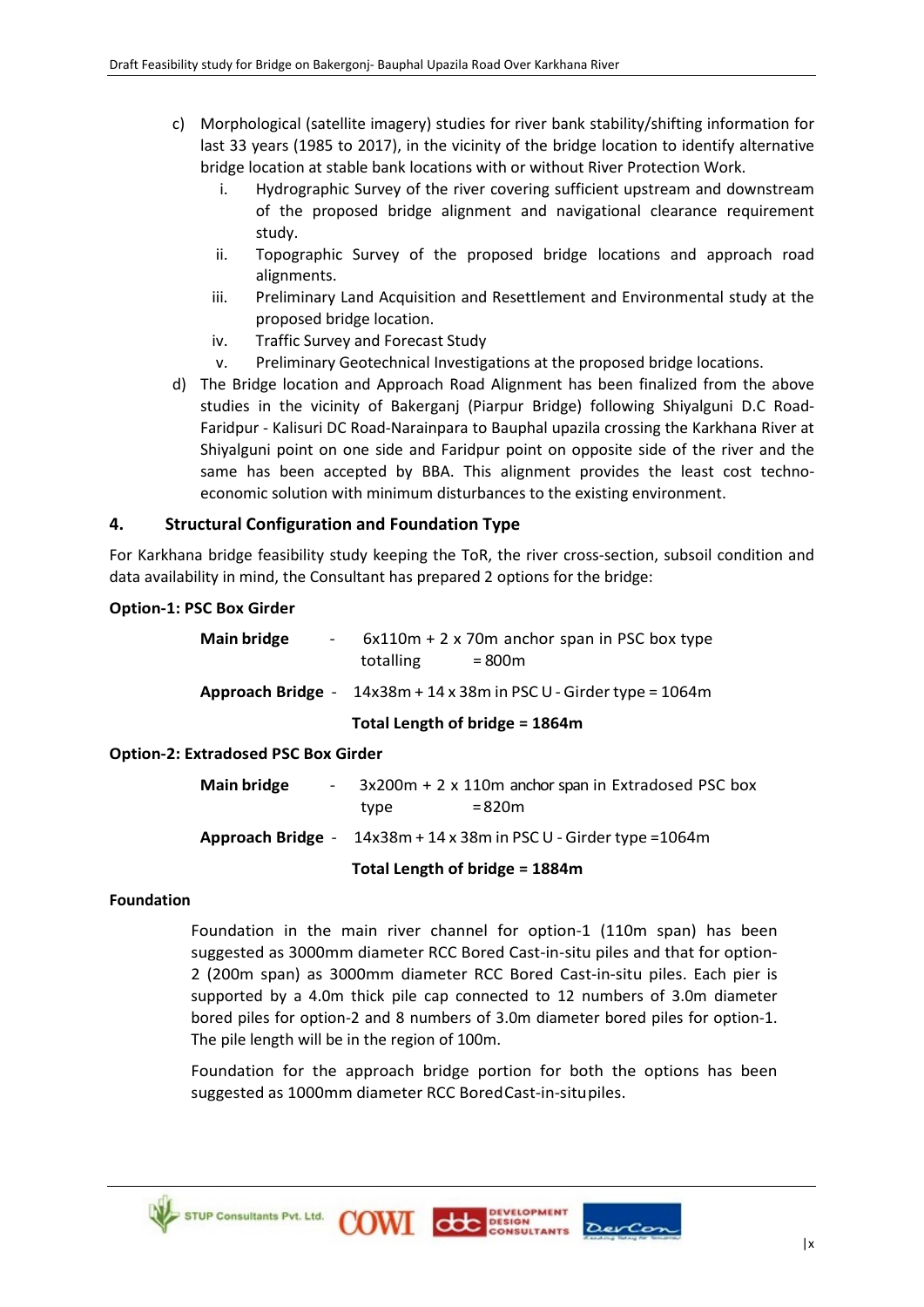# **Approach Bridge (Viaduct)**

For the viaduct portion where there is less horizontal forces and moments and less scour the estimated pile is 1000mm diameter RCC Bored Cast-in-situ piles both the options. The termination level of piles has been decided from the subsoil profile and scour level.

#### **Abutments**

The basic form of the abutment is standard wall type-in-situ RCC Abutments. The abutments height has been restricted to 5m to 6m on both sides of the approach road bridges and ease of maintenance. There is enough land around the wing walls. Reinforced Earth (RE) walls have been considered for the approach bridges.

An approach slab has been considered behind each abutment due to generally poor achievable compaction.

#### **5. Traffic Forecast**

Total forecast projected traffic (vehicles per day) at the selected years are as follows:

| Year<br>οt<br><b>Forecast</b> | <b>Significant Year</b>                                    | Motorized traffic per day |
|-------------------------------|------------------------------------------------------------|---------------------------|
| 2024                          | 1 <sup>St</sup> year of operation of the bridge            | 4,630                     |
| 2053                          | Year of saturation of 2-lane traffic                       | 35,937                    |
| 2054                          | Last year of evaluation period (30 years after completion) | 38,082                    |

# **6. Estimated Project Cost**

Project costs have been estimated based on a detailed quantity take-off from the feasibility level designs, mostly using the RHD rates schedule (2018). Where there is no rate in the RHD schedule the cost has been estimated based on the Consultant's assessment of market rate for that particular item. The estimates include an allowance of 3% for physical contingency and 6% for price contingency.

| SI.<br><b>No</b> | <b>Item</b>                  | <b>Description</b>                                                            | Quantity | <b>Unit Cost</b> | Cost<br>(Cr.<br>BDT) | <b>Remarks</b> |
|------------------|------------------------------|-------------------------------------------------------------------------------|----------|------------------|----------------------|----------------|
| 1                | <b>Site</b><br>Establishment | <b>General and Site Facilities</b>                                            | L.S.     |                  | 50                   |                |
| $\overline{2}$   | Main Bridge                  | Extradosed Bridge of Individual<br>spans of 200m                              | 820 m    | 100 lac BDT/m    | 820                  |                |
| 3                | Approach<br><b>Bridge</b>    | 38 m span U type precast girder<br>and deck slab on Pile<br>Foundation        | 1064 m   | 35 lac BDT/m     | 372                  |                |
| 4                | Approach Road                | Four Lane Approach Road.<br>Includes all minor bridges and<br>culverts on it. | 8 KM     | 40 Cr/KM         | 320                  |                |